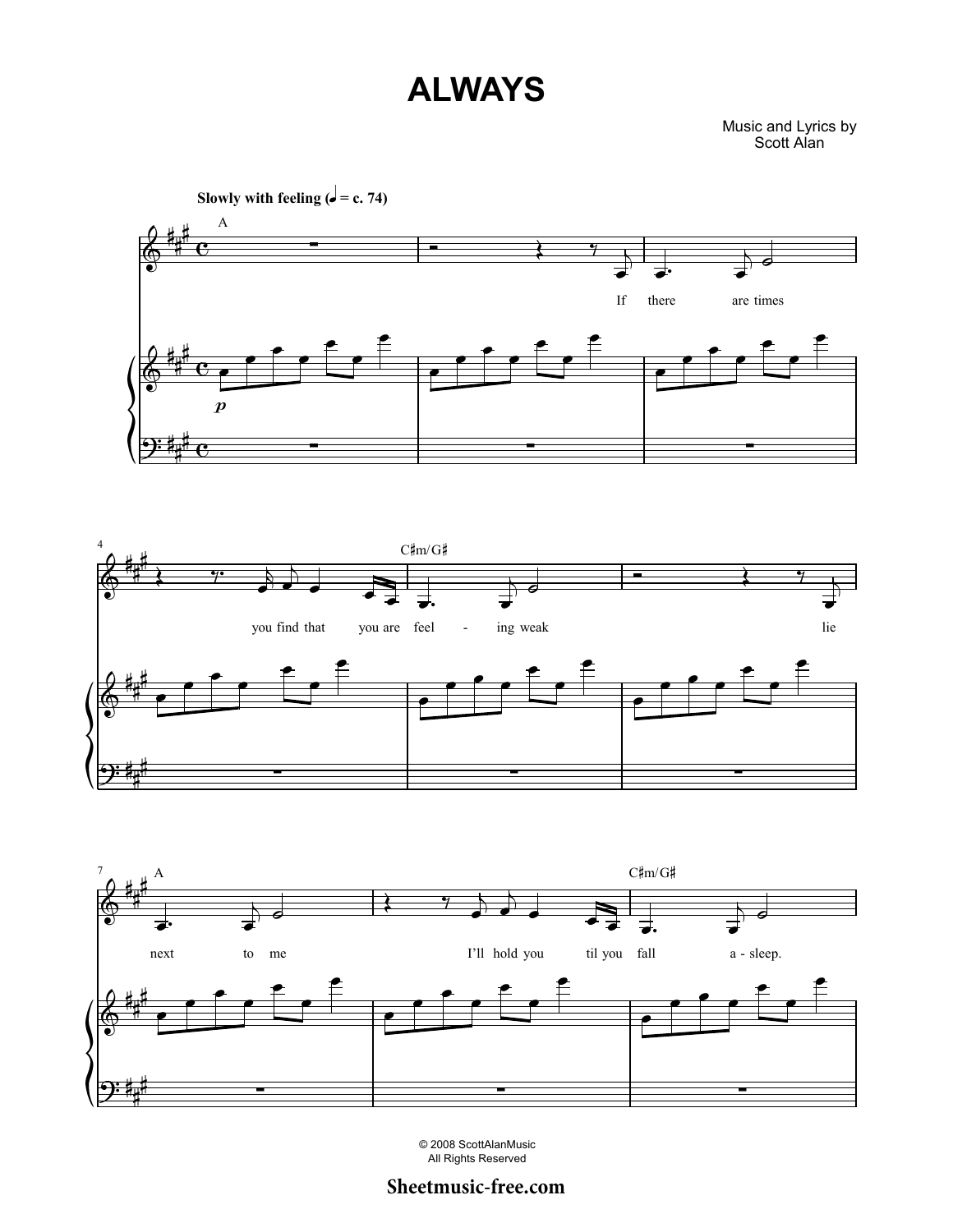2





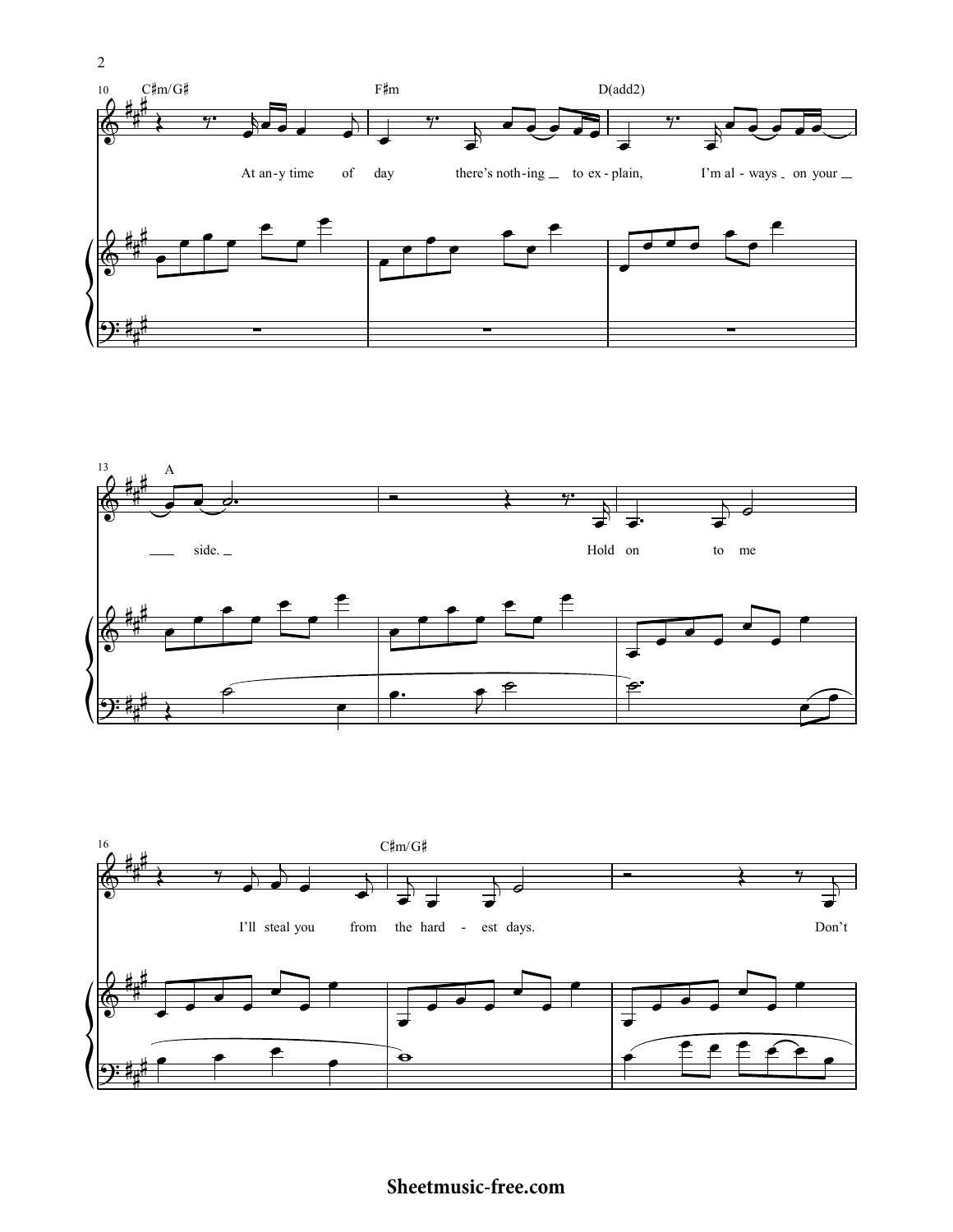



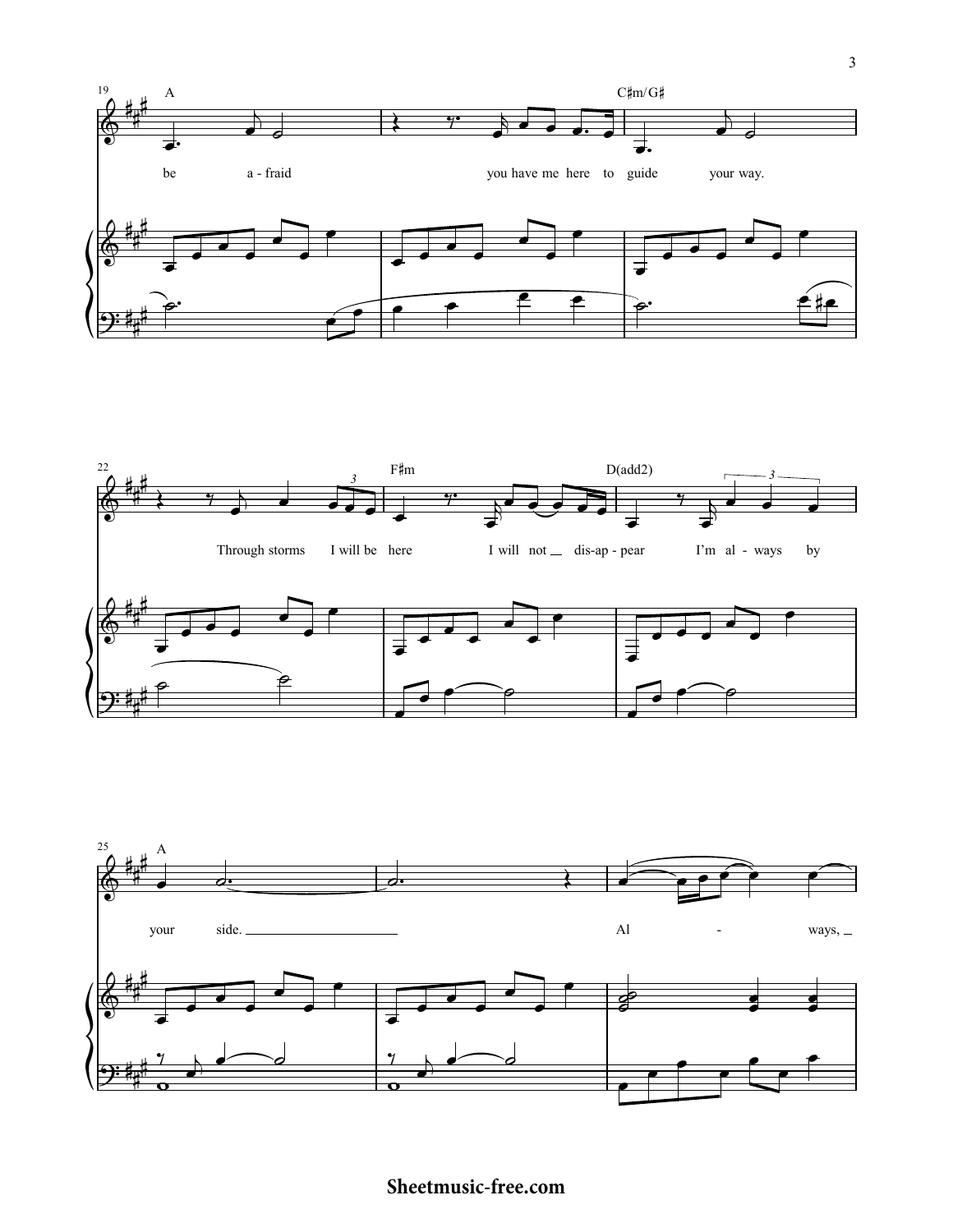





4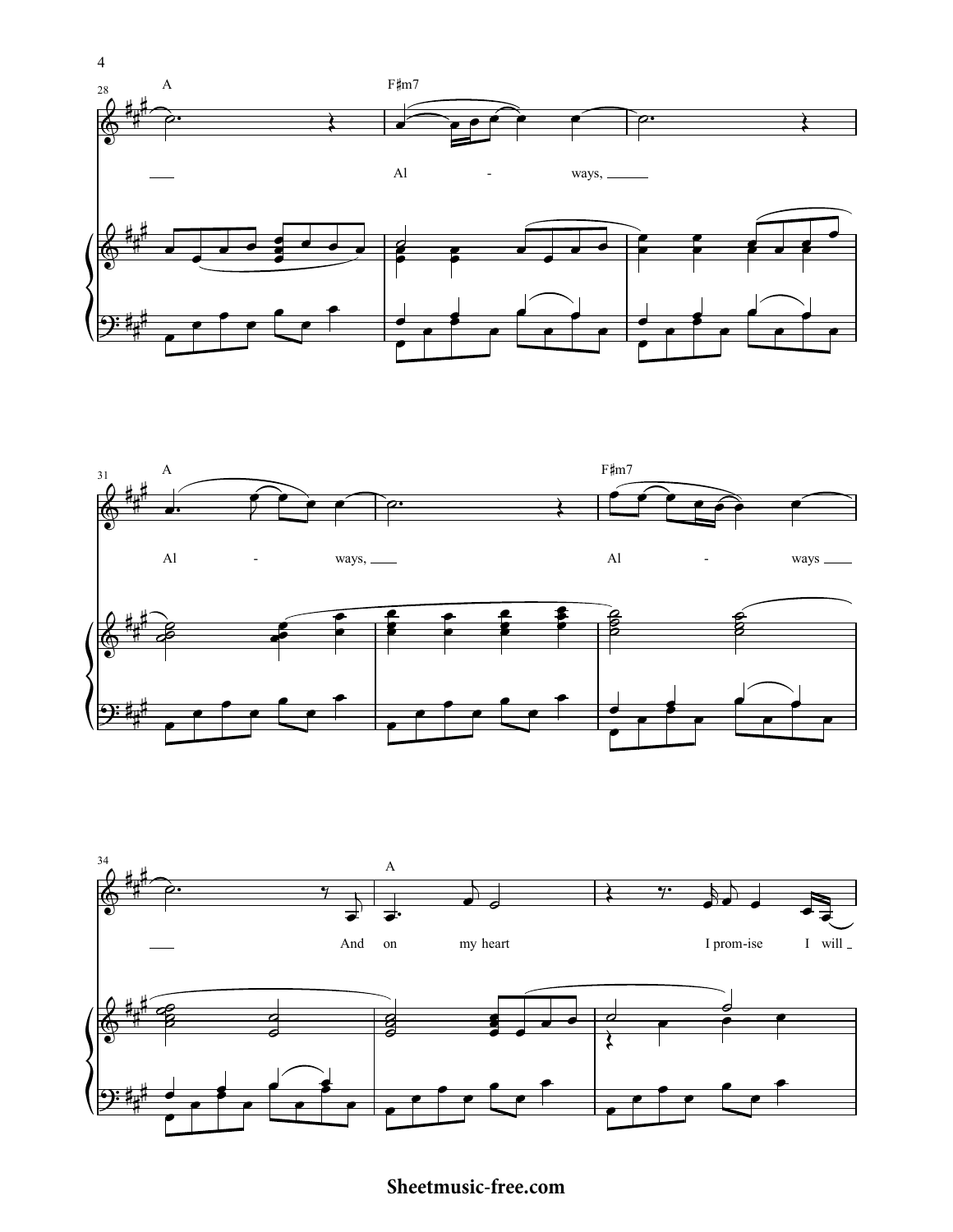





5